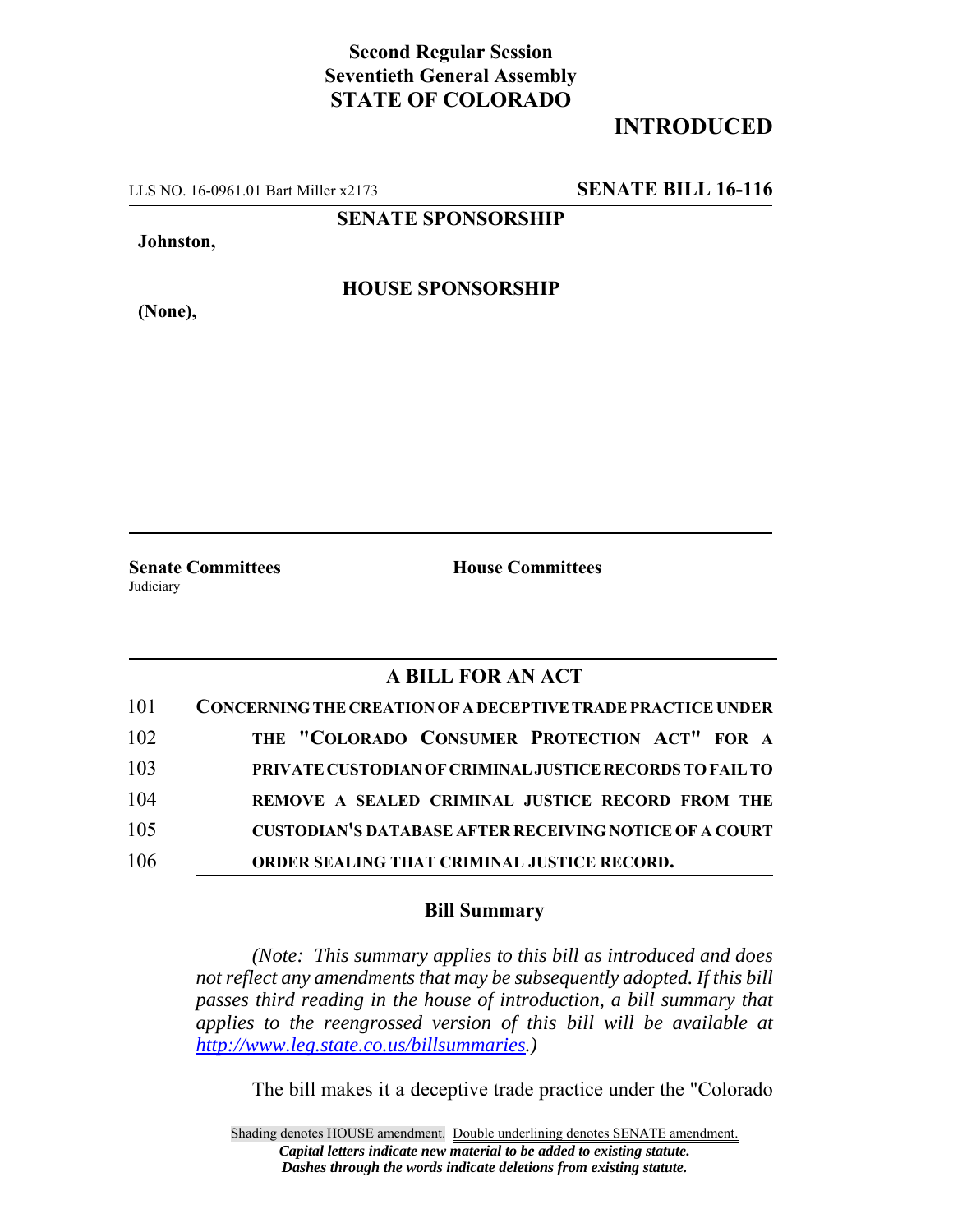Consumer Protection Act" for a private custodian of criminal justice records to knowingly fail to remove sealed criminal justice records from the private custodian's database after receiving a copy of a court order sealing those criminal justice records. The bill requires that whenever a court enters an order sealing criminal justice records, the court must provide to the petitioner a set of standard written instructions developed by the judicial department containing contact information for each private custodian of criminal justice records and explaining the process for providing notice of the sealing of criminal justice records to private custodians of those records.

 *Be it enacted by the General Assembly of the State of Colorado:* **SECTION 1.** In Colorado Revised Statutes, 6-1-102, **add** (6.5) as follows: **6-1-102. Definitions.** As used in this article, unless the context otherwise requires: (6.5) "PRIVATE CUSTODIAN" HAS THE SAME MEANING AS DEFINED IN SECTION 24-72-302 (11), C.R.S. **SECTION 2.** In Colorado Revised Statutes, 6-1-105, **add** (1) (iii) as follows: **6-1-105. Deceptive trade practices.** (1) A person engages in a deceptive trade practice when, in the course of the person's business, vocation, or occupation, the person: (iii) KNOWINGLY VIOLATES SECTION 24-72-702 (1) (c) OR 24-72-703(10),C.R.S., AS A PRIVATE CUSTODIAN, BY FAILING TO REMOVE FROM THE PRIVATE CUSTODIAN'S DATABASE SEALED CRIMINAL JUSTICE RECORDS AFTER RECEIVING A COPY OF A COURT ORDER SEALING THOSE CRIMINAL JUSTICE RECORDS. **SECTION 3.** In Colorado Revised Statutes, 24-72-702, **amend**  $(1)$  (c) as follows: **24-72-702. Sealing of arrest and criminal records other than**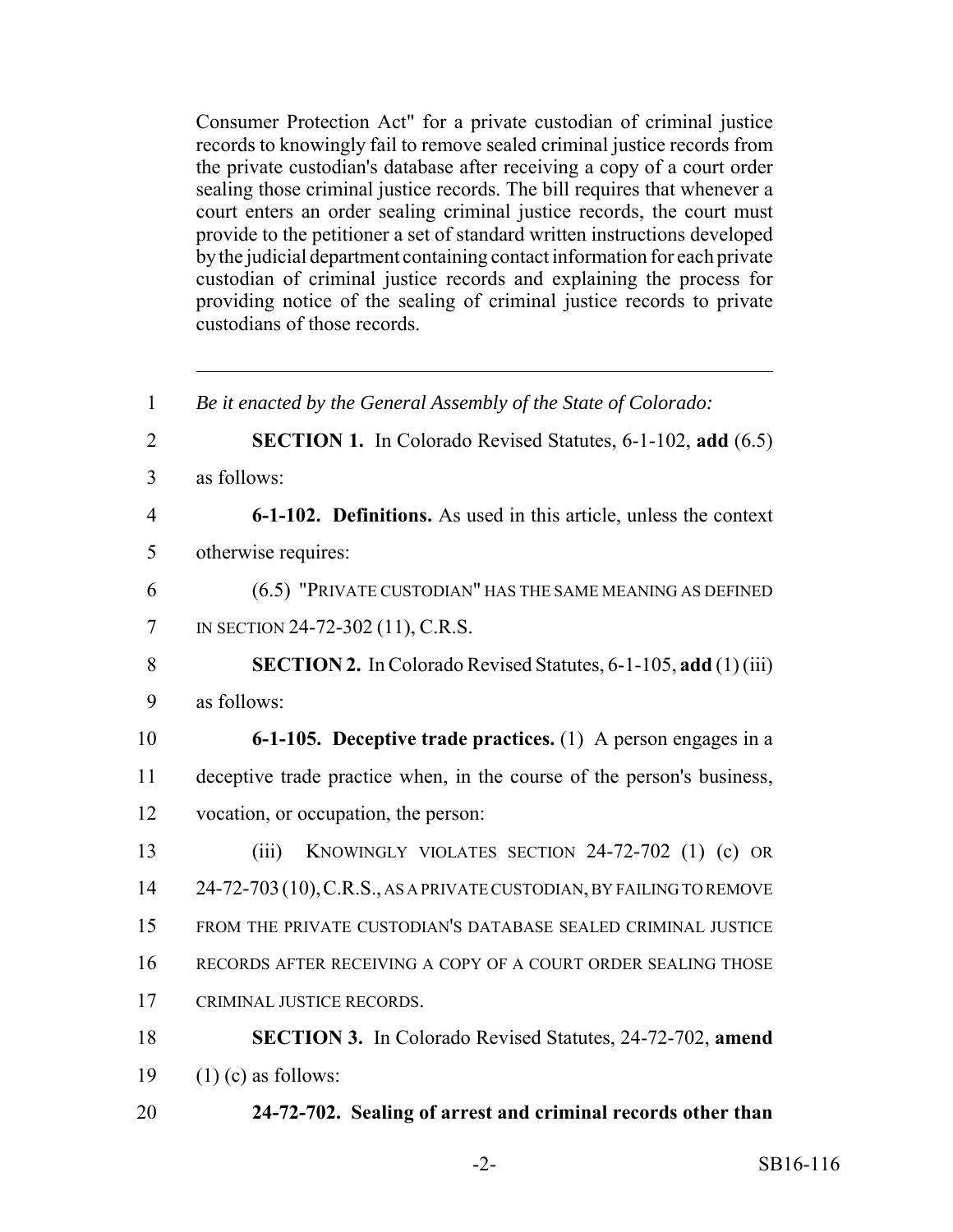**convictions.** (1) (c) (I) Any order entered pursuant to paragraph (b) of 2 this subsection (1) must be directed to every custodian who may have custody of any part of the arrest and criminal records information that is the subject of the order. Whenever a court enters an order sealing criminal records pursuant to paragraph (b) of this subsection (1), the petitioner shall provide the Colorado bureau of investigation and every custodian of such records with a copy of the order. The petitioner shall provide a private custodian with a copy of the order and send the private custodian an electronic notification of the order.

10 (II) WHENEVER A COURT ENTERS AN ORDER SEALING CRIMINAL RECORDS PURSUANT TO PARAGRAPH (b) OF THIS SUBSECTION (1), THE COURT SHALL PROVIDE TO EACH PETITIONER A SET OF STANDARD, WRITTEN INSTRUCTIONS DEVELOPED BY THE JUDICIAL DEPARTMENT CONTAINING CONTACT INFORMATION FOR EACH PRIVATE CUSTODIAN AND EXPLAINING THE PROCESS FOR PROVIDING PRIVATE CUSTODIANS A COPY OF THE ORDER AND AN ELECTRONIC NOTIFICATION OF THE ORDER AS REQUIRED BY THIS PARAGRAPH (c). ON AND AFTER THE EFFECTIVE DATE OF THIS SUBPARAGRAPH (II), EACH PRIVATE CUSTODIAN SHALL PROVIDE CONTACT 19 INFORMATION TO THE JUDICIAL DEPARTMENT IN THE FORM REQUIRED BY THE JUDICIAL DEPARTMENT.

 (III) Each private custodian that receives a copy of the order from the petitioner shall remove the records that are subject to an order from its database. Thereafter, the court may issue an order sealing the civil case 24 in which the records were sealed.

 **SECTION 4.** In Colorado Revised Statutes, 24-72-703, **add** (10) as follows:

**24-72-703. Sealing criminal conviction records - advisements**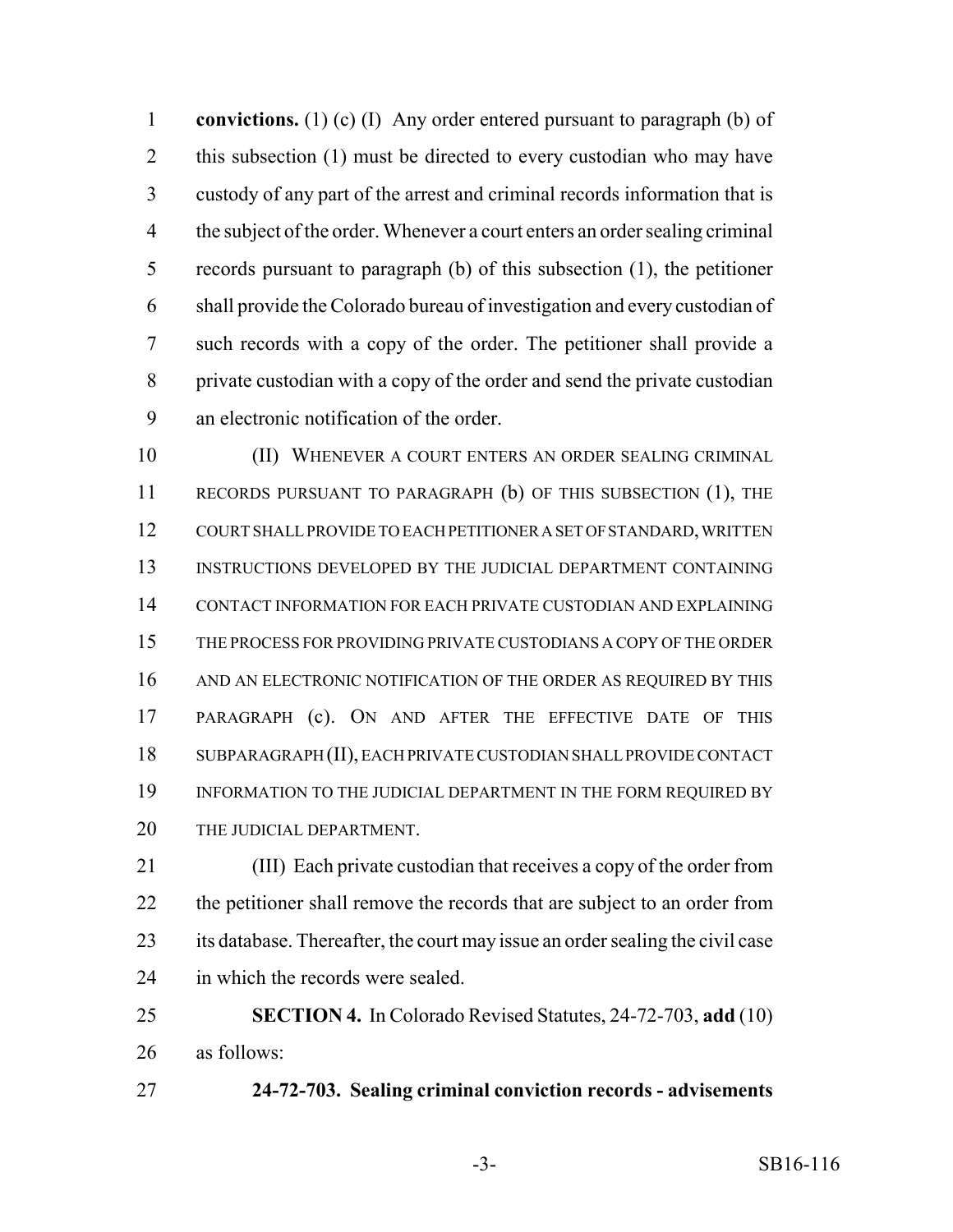**- discovery - order applicability - general provisions.** (10) (a) ANY ORDER ENTERED PURSUANT TO THIS SECTION MUST BE DIRECTED TO EVERY CUSTODIAN WHO MAY HAVE CUSTODY OF ANY PART OF THE CONVICTION RECORDS INFORMATION THAT IS THE SUBJECT OF THE ORDER. WHENEVER A COURT ENTERS AN ORDER SEALING CONVICTION RECORDS PURSUANT TO THIS SECTION, THE PETITIONER SHALL PROVIDE TO THE COLORADO BUREAU OF INVESTIGATION AND TO EVERY CUSTODIAN OF SUCH RECORDS A COPY OF THE ORDER. IN ADDITION, THE PETITIONER SHALL SEND EACH PRIVATE CUSTODIAN AN ELECTRONIC NOTIFICATION OF THE ORDER. ON AND AFTER THE EFFECTIVE DATE OF THIS PARAGRAPH (a), EACH PRIVATE CUSTODIAN SHALL PROVIDE CONTACT INFORMATION TO THE JUDICIAL 12 DEPARTMENT IN THE FORM REQUIRED BY THE JUDICIAL DEPARTMENT.

 (b) WHENEVER A COURT ENTERS AN ORDER SEALING CONVICTION RECORDS PURSUANT TO THIS SECTION, THE COURT SHALL PROVIDE TO EACH PETITIONER A SET OF STANDARD, WRITTEN INSTRUCTIONS DEVELOPED BY THE JUDICIAL DEPARTMENT CONTAINING CONTACT INFORMATION FOR EACH PRIVATE CUSTODIAN AND EXPLAINING THE PROCESS FOR PROVIDING PRIVATE CUSTODIANS A COPY OF THE ORDER AND AN ELECTRONIC NOTIFICATION OF THE ORDER AS REQUIRED BY THIS 20 SUBSECTION (10). EACH PRIVATE CUSTODIAN THAT RECEIVES A COPY OF THE ORDER FROM THE PETITIONER SHALL REMOVE THE RECORDS THAT ARE 22 SUBJECT TO AN ORDER FROM ITS DATABASE. THEREAFTER, THE COURT MAY ISSUE AN ORDER SEALING THE CIVIL CASE IN WHICH THE RECORDS WERE SEALED.

 **SECTION 5. Act subject to petition - effective date - applicability.** (1) This act takes effect at 12:01 a.m. on the day following the expiration of the ninety-day period after final adjournment of the